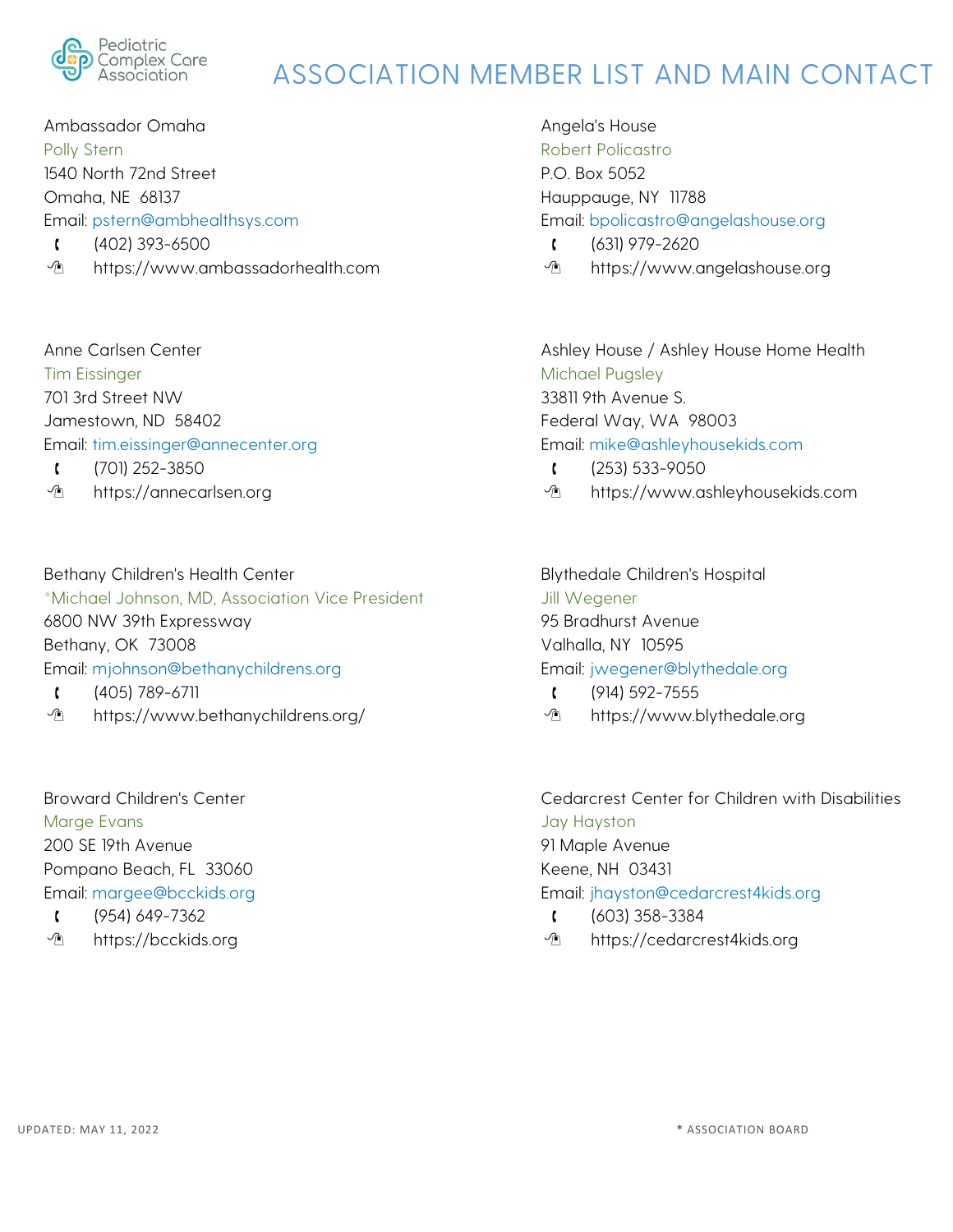

Children's Habilitation Center Pamela Markle 121 West 54th Street Harvey, IL 60426 Email: ceo@childrenshabilitationcenter.com (708) 596-2220

<sup>1</sup> http://childhabcenter.com

Children's Specialized Hospital Peggy Evans 150 New Providence Road Mountainside, NJ 07092 Email: mevans@childrens-specialized.org (888) 244-5373

*I* https://www.childrens-specialized.org

Childway Pediatric Services Chris Jordan 607 East Main Street Lansdale, PA 19466 Email: cjordan@childway.org

- $(215)$  362-4950
- https://www.childway.org

Crystal Ton & George Mitzner 1205 Lawrence Gray Dr. Virginia Beach, VA 23455 Email: crystalton@gmail.com

Children's Hospital of Richmond at VCU \*Sharon Darby, Association Secretary 2924 Brook Road Richmond, VA 23220 Email: sdarby@chva.org

- $(804) 828 2467$
- <sup>1</sup> https://www.chrichmond.org

ChildServe \*Tracey Page, Association Past President 5406 Merle Hay Road Johnston, IA 50131 Email: traceyp@childserve.org  $(515)$  727-8750

<sup>1</sup> https://www.childserve.org

Cleveland Clinic Children's Hospital for **Rehabilitation** Jennifer Manning 2801 Martin Luther King, Blvd. Cleveland, OH 44104 Email: manninj@ccf.org  $(216) 636 - 5437$ 

#### $\sqrt{n}$

https://my.clevelandclinic.org/pediatrics/locations/ rehabilitation-hospital

Exceptional Care for Children John White 11 Independence Way Newark, DE 19713 Email: jwhite@exceptionalcare.org

- (302) 894-1001
- https://exceptionalcare.org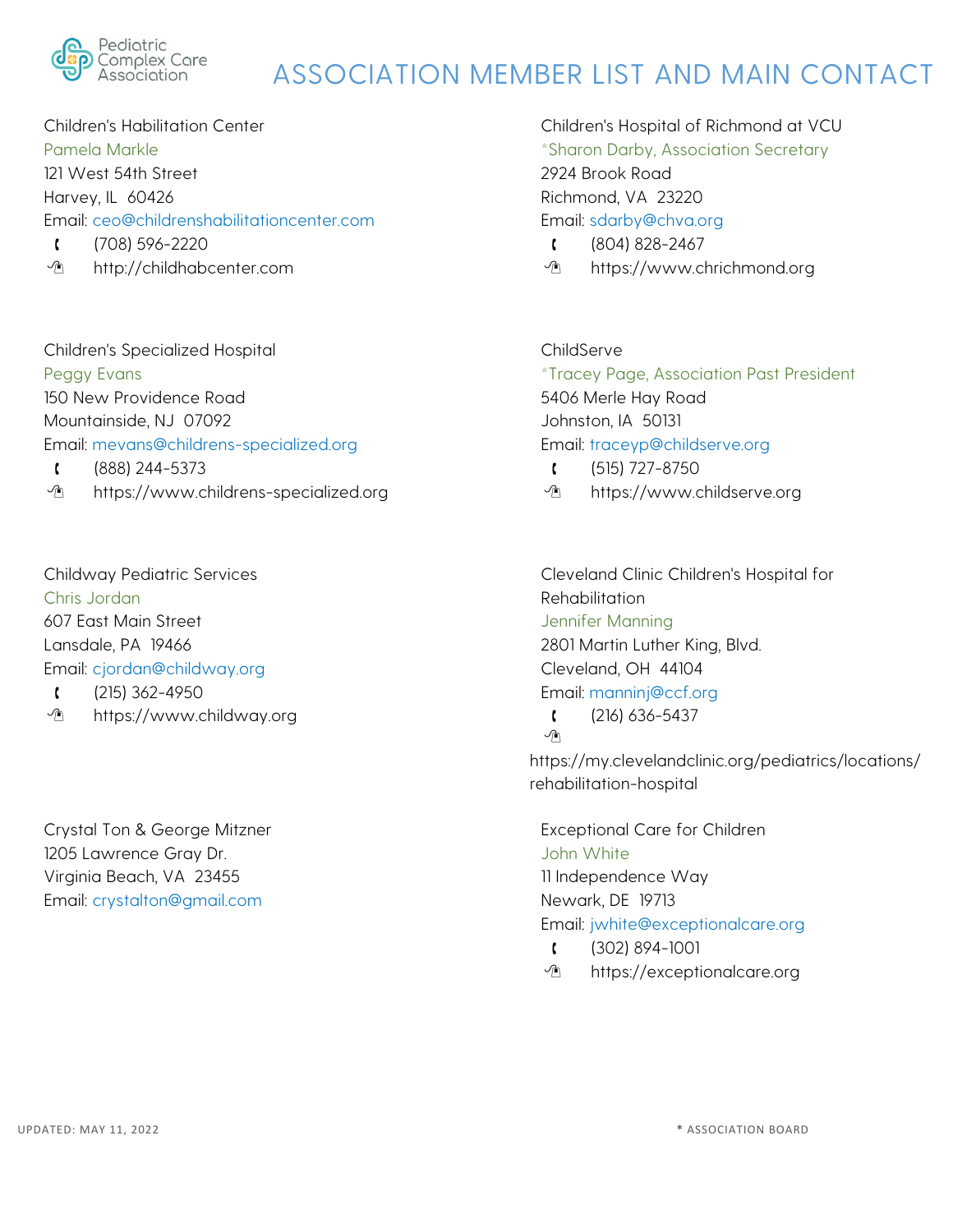

Greenwich Biosciences Harry Novotny 5759 Fleet St. Suite 200 Carlsbad, CA 92008 Email: hnovotny@greenwichbiosciences.com  $(760)$  795-2200

*I* https://www.greenwichbiosciences.com

Home of the Innocents April Raddish 11000 East Market Street Louisville, KY 40206 Email: ARaddish@homeoftheinnocents.org (502) 596-1273

*I* https://www.homeoftheinnocents.org

Kennedy Kreiger Institute Michelle Melicosta, MD 707 N Broadway Baltimore, MD 21205 Email: melicosta@kennedykrieger.org

 $(443)$  923-9440

**The Kennedy Krieger Institute** 

LifeScape Kristin Tuttle 2501 W. 26th Street Sioux Falls, SD 57105 Email: kristin.tuttle@lifescapesd.org  $(605)$  444-9517

https://www.lifescapesd.org/

Hattie Larlham Center for Children with **Disabilities** Rich Grossberg, MD 9772 Diagonal Road Mantua, OH 44255 Email: richard.grossberg@hattielarlham.org (330) 274-2272

<sup>1</sup> https://www.hattielarlham.org

HSC Pediatric Center Deborah Holson 1731 Bunker Hill Rd, NE Washington, DC 20017 Email: dholson@hschealth.org (202) 832-4400

*I* https://hschealth.org

Kulana Malama Ron Madariaga 91-1360 Karayan Street Ewa Beach, HI 96706 Email: rmadariaga@icfsnf.com

- (808) 681-1200
- http://kulanamalama.com

Marklund Wasmond/Marklund Phillip Center Michelle Orwig 1 South 450 Wyatt Dr. Geneva, IL 60134 Email: mnorwig@marklund.org  $(630) 593 - 5500$ 

<sup>1</sup> https://www.marklund.org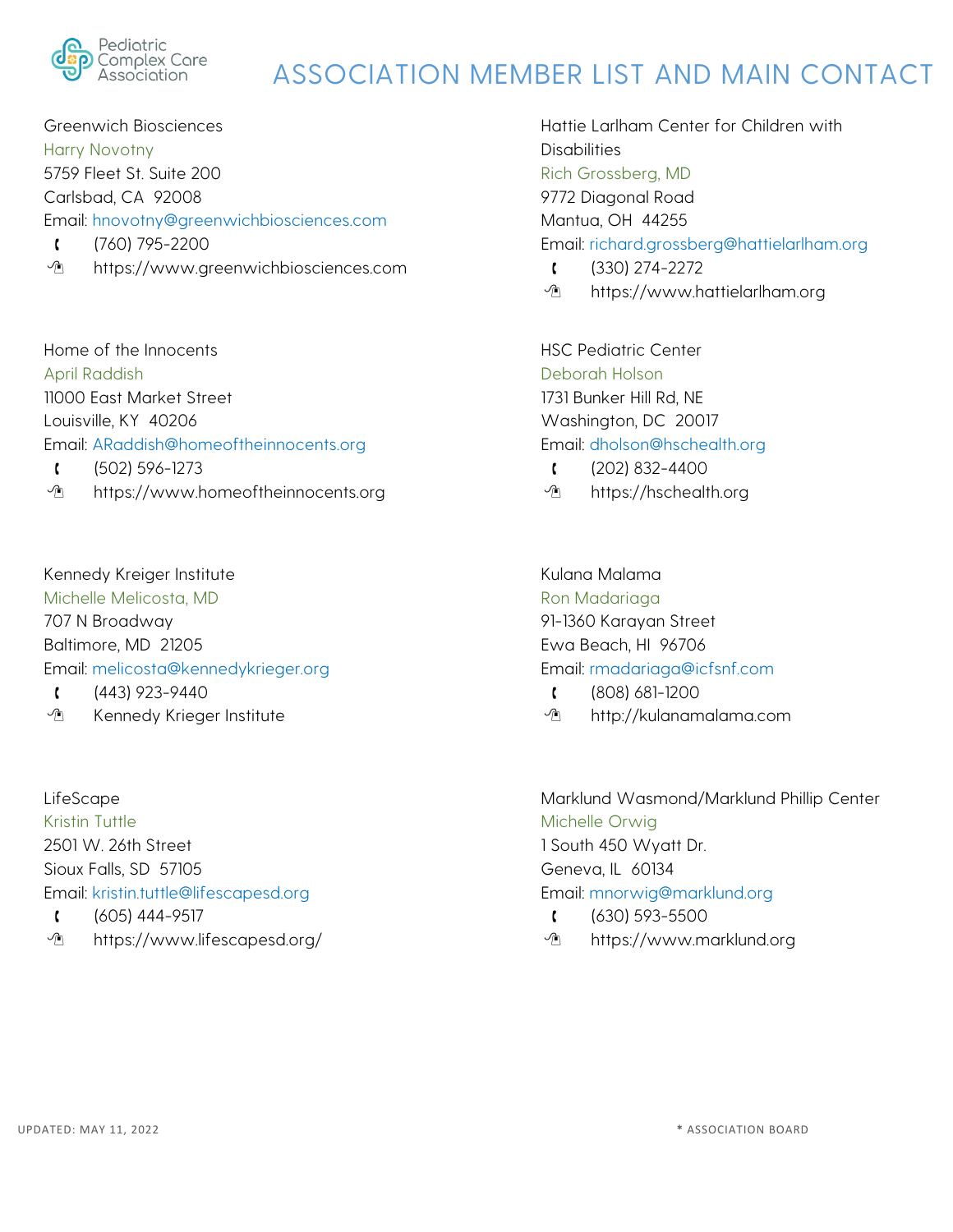

Masimo Corporation Robert (Bob) Scordato 52 Discovery Irvine, CA 92618 Email: RScordato@masimo.com (949) 297-7000

**↑** https://www.masimo.com

McKESSON Becky Tucker 9954 Mayland Drive Richmond, VA 23233 Email: becky.tucker@McKesson.com (804) 264-7500

https://www.mckesson.com

New England Pediatric Care \*Lisa Troy - Association At Large 78 Boston Road N. Billerica, MA 01862 Email: ltroy@nepc.org

- (978) 667-5123
- *I* https://nepc.org

Pediatric Specialty Care Jennifer White 3301 Scotts Lane Philadelphia, PA 19129 Email: jwhite@pediatricspecialty.com  $(215)$  621-6155

*I* http://pediatricspecialty.com

Matheny Medical & Educational Center Vincent Barba, MD 65 Highland Avenue Peapack, NJ 07977 Email: vbarba@matheny.org

- (908) 234-0011
- http://www.matheny.org

NeuroRestorative 4 Kids Amy Henley 7690 Carment Blvd Las Vegas, NV 89128 Email: amy.henley@neurorestorative.com (702) 255-7399  $\mathcal{P}$  https://www.neurorestorative.com/statelocation/las-vegas-2

Pathways Nursing & Rehabilitation Jeff Ruso 1805 Providence Ave Niskayuna, NY 12309 Email: jruso@pathways-rehab.com

- $(518) 374 2212$
- https://pathwaysnursing.com

Phoenix Center for Rehabilitation & Pediatrics Natasha Islam 1433 Ringwood Ave Haskell, NJ 07420 Email: nislam@wanaquerehab.com,  $(973) 839 - 2119$ 

<sup>1</sup> https://wanaquerehab.com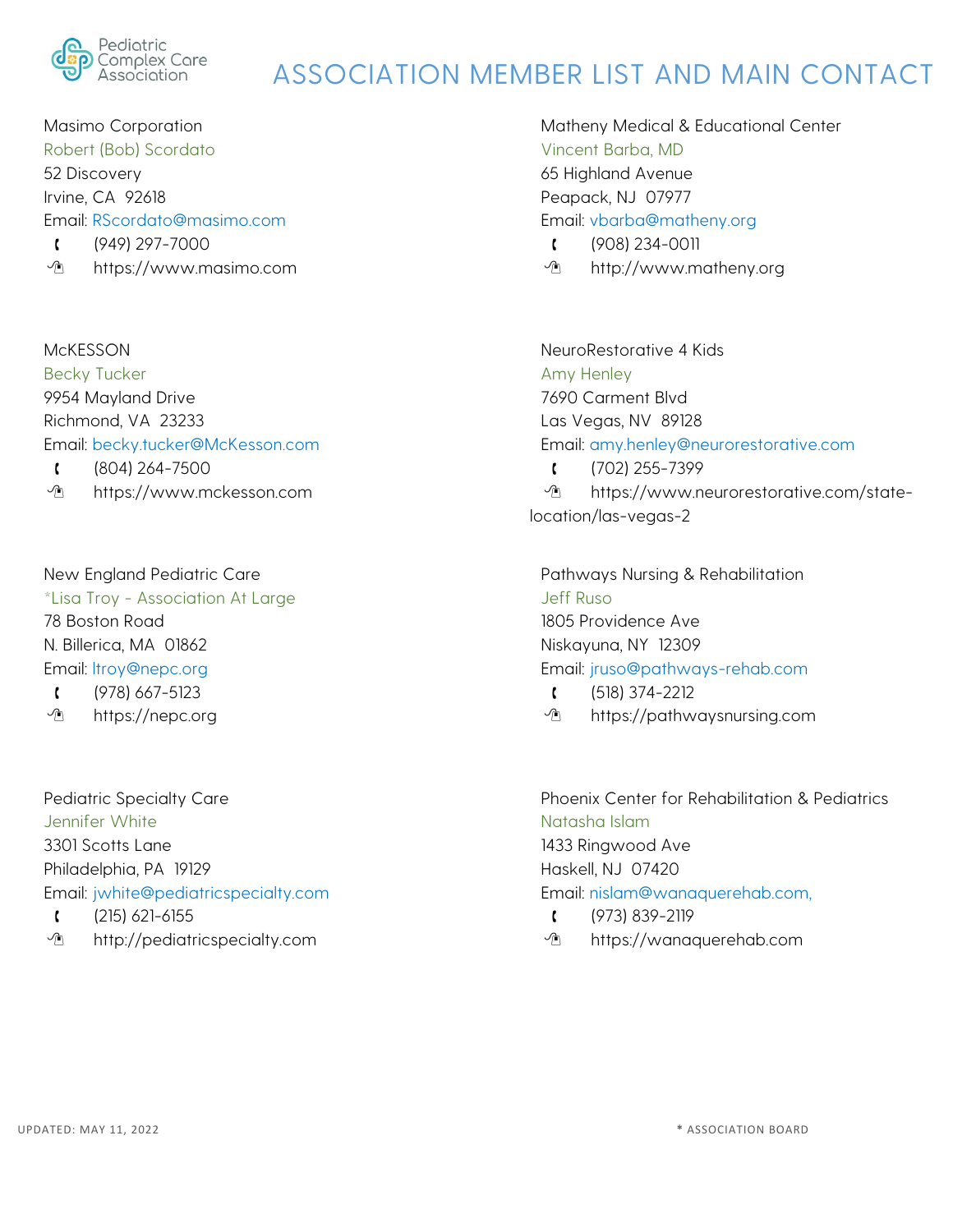

Providence Child Center \*JoAnn Vance, Association At Large 830 NE 47th Avenue Portland, OR 97213 Email: joann.vance@providence.org  $(503)$  215-2400 https://oregon.providence.org/ourservices/p/providence-child-center

Ranken Jordan Pediatric Bridge Hospital \*Nick Holekamp, MD, Advocacy, Chair 11365 Dorsett Road Maryland Heights, MO 63043 Email: nick.holekamp@rankenjordan.org

 $(314) 872 - 6400$ 

<sup>1</sup> https://rankenjordan.org

Smith, Sister Katherine \*Emeritus Member 8301 NE Brazee St. Portland, OR 97220 Email: SKSMITHBRIDGES@aol.com

St. Margaret's Center Jule Kovacs 27 Hackett Boulevard Albany, NY 12208 Email: Jule.kovacs@cfdsny.org

- $(518) 591 3300$
- https://www.cfdsny.org

Rady Children's Hospital – Helen M. Bernardy Center for Medically Fragile Children Pamela Dixon Castle 3020 Children's Way, MC5019 San Diego, CA 92123 Email: pcastle@rchsd.org

- (858) 966-5833
- https://www.rchsd.org

Seven Hills Pediatric Center Cynthia Andrews 22 Hillside Avenue Groton, MA 01450 Email: candrews@sevenhills.org (978) 448-3388

<sup>1</sup> https://www.sevenhills.org

St. Joseph Home \*Dan Connors, Association Treasurer 10722 Wyscarver Road Cincinnati, OH 45241 Email: dconnors@stjosephhome.org

- $(513) 563 2520$
- https://www.stjosephhome.org

St. Mary's Healthcare System for Children Edwin Simpser, MD 29-01 216th Street Bayside, NY 11360 Email: esimpser@stmaryskids.org (718) 281-8800

https://www.stmaryskids.org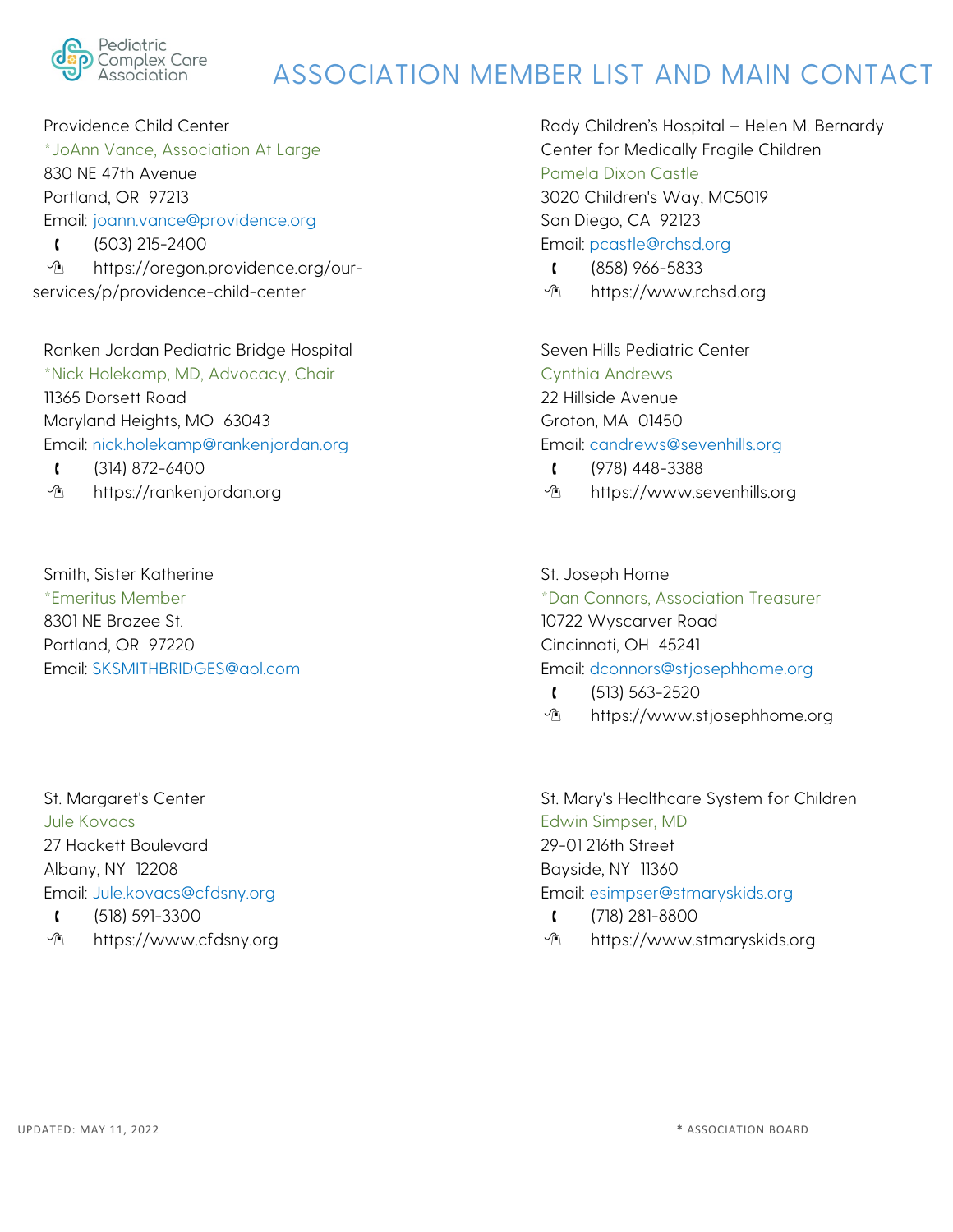

St. Mary's Home for Disabled Children Christine Parker 6171 Kempsville Circle Norfolk, VA 23502 Email: cparker@smhdc.org  $(757)$  622-2208

<sup>1</sup> https://saintmaryshome.org

Sunshine Children's Home & Rehab Center \*Linda Mosiello, Association President 15 Spring Valley Road Ossining, NY 10520 Email: lmosiello@sunshinechildrenshome.org  $(914) 333 - 7000$ 

*I* http://www.sunshinechildrenshome.org

Tavares Pediatric Center Alice Turner 101 Plain Street Providence, RI 02903 Email: aturner@tpcri.com

 $(401)$  272-7127

Totally Kids Rehabilitation Hospital Margaret Gil 1720 Mountain View Ave Loma Linda, CA 92354 Email: margie@totallykids.com (909) 796-6915

*I* https://totallykids.com

St. Vincent's Special Needs Christina Longden 95 Merritt Blvd. Trumbull, CT 06117 Email: Christina.Longden@hhchealth.org  $(203)$  375-6400

*I* https://stvincents.org

Sunshine Communities Michele Laffin 7223 Maumee Western Rd. Maumee, OH 43537 Email: mlaffin@sunshine.org  $(419) 865 - 0251$ 

<sup>1</sup> https://www.sunshine.org

The Kidz Korner Ian Trenchfield 4250 NW 5th Street Plantation, FL 33317 Email: itrenchfield@plantationkidzkorner.com

- (954) 587-3296
- *<u>A</u>* http://www.plantationkidzkorner.com

University of Mississippi Medical Center C. Christian Paine, MD 2500 North State Street Jackson, MS 39218 Email: cpaine@umc.edu (888) 815-2005.

*I* https://www.umc.edu